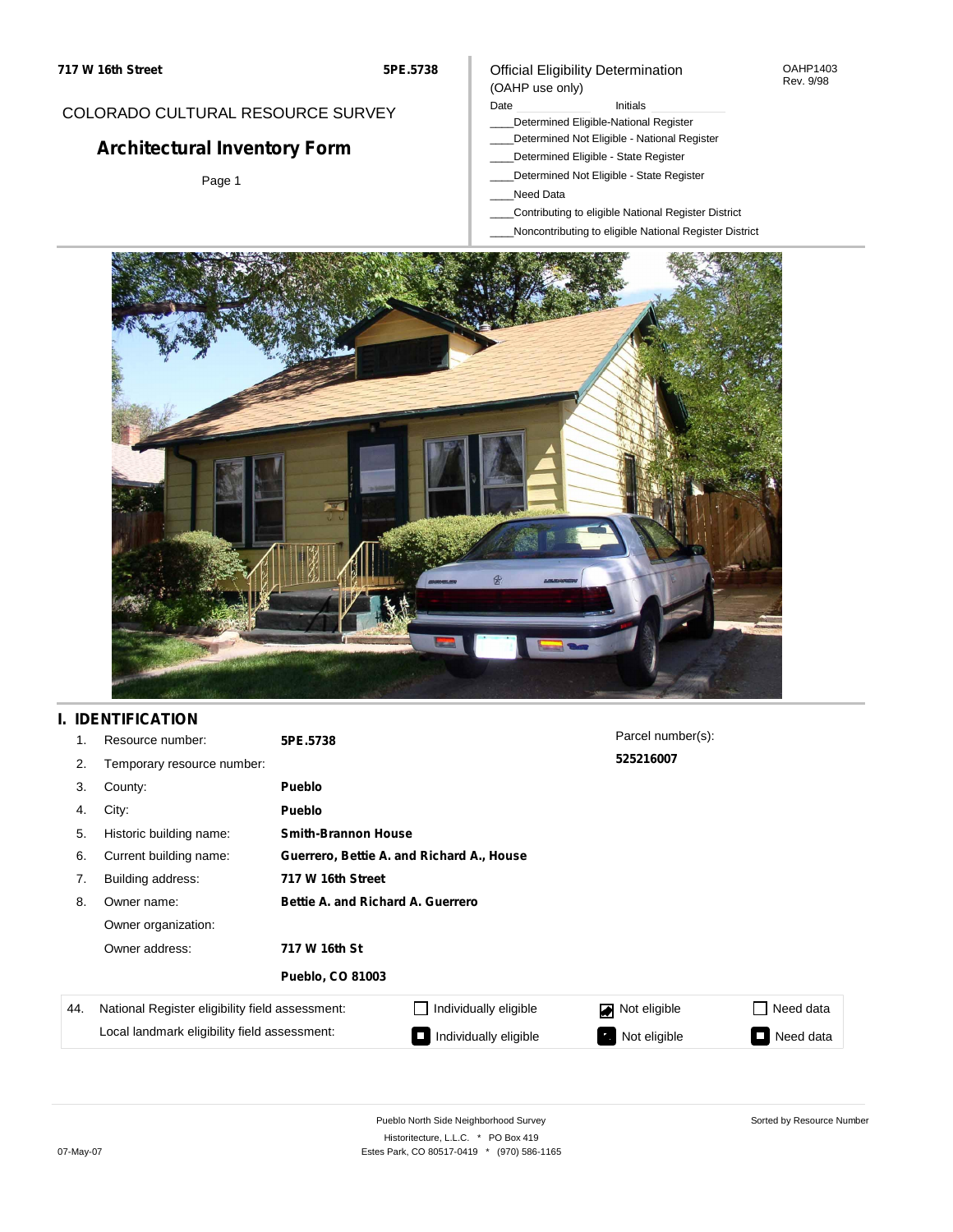Sorted by Resource Number

### **Architectural Inventory Form**

Page 2

### **II. GEOGRAPHIC INFORMATION**

| 9.  | P.M.                    | 6th<br>Township:<br><b>20S</b><br>Range: |                 | 65W          |                                      |  |       |     |    |           |           |                   |  |         |
|-----|-------------------------|------------------------------------------|-----------------|--------------|--------------------------------------|--|-------|-----|----|-----------|-----------|-------------------|--|---------|
|     |                         | NE                                       | 1/4             | of <b>SE</b> | 1/4                                  |  | of SE | 1/4 | of | <b>NW</b> | 1/4       | of Section        |  | 25      |
|     | 10. UTM reference zone: |                                          |                 | 13           |                                      |  |       |     |    |           |           |                   |  |         |
|     | Easting:                |                                          |                 |              | 533523                               |  |       |     |    |           | Northing: |                   |  | 4236946 |
| 11. |                         |                                          | USGS quad name: |              | <b>Northeast Pueblo</b>              |  |       |     |    |           | Scale:    |                   |  | 7.5     |
|     | Year:                   |                                          |                 |              | 1961 (Photorevised 1970 and<br>1974) |  |       |     |    |           |           |                   |  |         |
| 12. | $Lot(s)$ :              |                                          |                 |              | Lot 9; Block 18                      |  |       |     |    |           |           |                   |  |         |
|     | Addition:               |                                          |                 |              | <b>Craig's Addition</b>              |  |       |     |    |           |           | Year of addition: |  | 1871    |

13. Boundary description and justification:

The boundary, as described above, contains but does not exceed the land historically associated with this property.

 $\Box$ Metes and bounds exist:

### **III. ARCHITECTURAL DESCRIPTION**

| 14. | Building plan (footprint, shape):<br>Other building plan descriptions: | <b>Rectangular Plan</b>               |                       |
|-----|------------------------------------------------------------------------|---------------------------------------|-----------------------|
| 15. | Dimensions in feet (length x width):                                   | 672 square feet                       |                       |
| 16. | Number of stories:                                                     | 1                                     |                       |
| 17. | Primary external wall material(s):                                     | <b>Metal/Aluminum Siding</b>          | Other wall materials: |
| 18. | Roof configuration:<br>Other roof configurations:                      | Gabled Roof/Side Gabled Roof          |                       |
| 19. | Primary external roof material:                                        | <b>Asphalt Roof/Composition Roof</b>  |                       |
|     | Other roof materials:                                                  |                                       |                       |
| 20. | Special features:                                                      | Fence<br><b>Roof Treatment/Dormer</b> |                       |

#### 21. General architectural description:

Oriented to the south, this house rests on a green-painted concrete foundation. Yellow-painted aluminum siding clads the **exterior walls. Windows are generally 1-over-1-light, double-hung sash, with white-painted wood frames and aluminum-frame** storm windows. A 5-light (vertical) hopper or awning window, with green-painted wood frames, pierces the center of a frontgabled dormer protruding from the center of the south-facing roof slope. Flanking it are louvered, wood vents. The principal doorway opens east of center in the otherwise symmetrical front (south) façade. It hosts a green-painted, glass-in-wood-frame door, opening behind a green-painted, wood-frame storm door. A 3-step concrete stoop approaches the doorway. Flanking the stoop are yellow-painted, decorative wrought-iron railings. Another similar doorway opens in the north end of the west **elevation. Brown, interlocking asphalt shingles cover the side-gabled roof, and the rafter ends are exposed.**

#### 22. Architectural style:

**Late 19th And Early 20th Century American Movements/Craftsman**

Other architectural styles: Building type:

#### **Bungalow**

23. Landscape or special setting features:

Pueblo North Side Neighborhood Survey Historitecture, L.L.C. \* PO Box 419 07-May-07 **Estes Park, CO 80517-0419** \* (970) 586-1165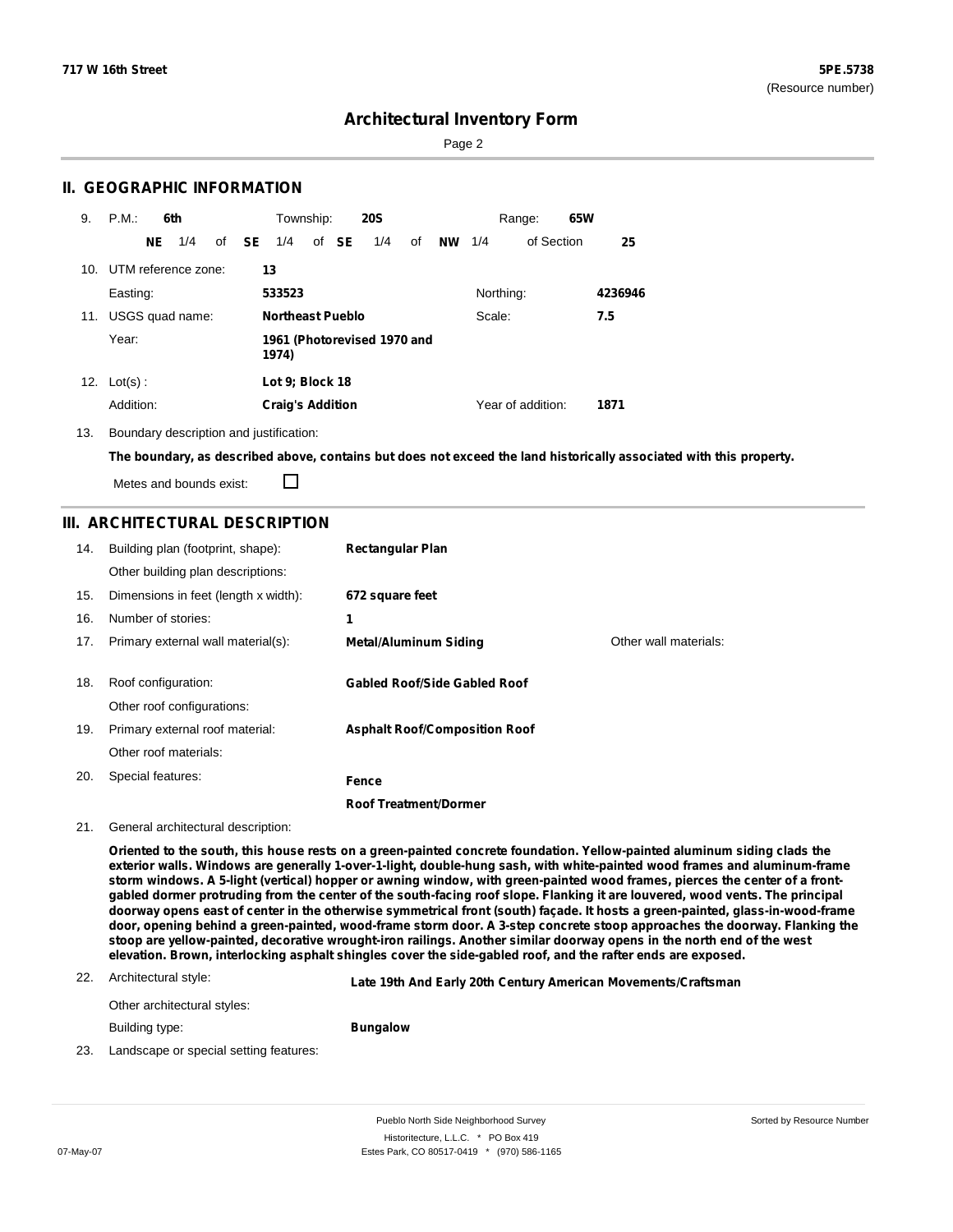Page 3

This property is located on terrain sloping downward from northeast to southwest, with an elevation of around 4,700 feet above mean sea level. The neighborhood features modest, one- and two-story houses. Setbacks from West 16th Street are generally the same on this block. This property is situated on the north side of West 16th Street, between 715 West 16th Street to the east and 721 West 16th Street to the west. Separating the street from the sidewalk is a mulch- and gravel-covered strip. A plantedgrass yard, with mature landscaping, covers the lot. Large elm trees shade the front of the house. Running from West 16th Street to the southeast corner of the house is a gravel, 2-track driveway. A wood privacy fence encircles the back yard.

- 24. Associated buildings, features or objects:
	- 1 : Type: **Shed** Describe: A shed is located on the northwest corner of the lot. Oriented to the south, the building lacks a **formal foundation. White-painted wood weatherboard clads all of the exterior walls except the rear (north) elevation, which is covered in gray sheets of asphalt. A doorway opens in the south elevation. Gray asphalt shingles cover the shed roof.**

### **IV. ARCHITECTURAL HISTORY**

| 25. | Date of Construction:  | Estimate: | Actual: | 1924                                                                        |
|-----|------------------------|-----------|---------|-----------------------------------------------------------------------------|
|     | Source of Information: |           |         | Pueblo County Office of Tax Assessor. Property information card [internet]. |
| 26. | Architect:             | unknown   |         |                                                                             |
|     | Source of information: |           |         |                                                                             |
| 27. | Builder:               | unknown   |         |                                                                             |
|     | Source of information: |           |         |                                                                             |
| 28. | Original Owner:        | unknown   |         |                                                                             |
|     | Source of information: |           |         |                                                                             |
| 29. | Construction history:  |           |         |                                                                             |
|     |                        |           |         |                                                                             |

According to Pueblo County Tax Assessor records, this building was constructed in 1924. An analysis of the style, materials, and historical records corroborates this date. The southeast corner originally hosted an integral porch, which was enclosed **after 1955. The siding appears to date to after 1970.**

30. Location: **original Date of move(s):** 

### **V. HISTORICAL ASSOCIATIONS**

| 31. Original use(s):     | <b>Single Dwelling</b> |
|--------------------------|------------------------|
| 32. Intermediate use(s): | <b>Single Dwelling</b> |
| 33. Current use(s):      | <b>Single Dwelling</b> |
| 34. Site type(s):        | <b>Residence</b>       |

35. Historical background:

The first resident of this house, constructed in 1924, was F.M. Smith. In 1930, the resident was Henry S. Brannon. With his wife, Brannon had seven children: Mrs. J.W. Hubbard, Josephine Bagley, Mrs. L.C. Poole, Mrs. J.H. Sackett, Mr. H.H. Brannon and Mr. J.C. Brannon. Henry Brannon later moved to 716 West 12th Street, where he died in November 1937.

Around 1925, Warren Byrd Pendleton owned this property and resided here. He was a Pueblo area farmer for 45 years and worked for the Pueblo Parks Department for five years prior to his retirement. Pendleton was born on May 25, 1887, in Meta, Missouri. He and his wife, Ella Pendleton, married on September 12, 1910, in Meta, and had three children: Thurman C. **Pendleton, Monte Pendleton, and Delpha Lakes.**

In 1945, the resident was Woodrow W. Gosney. John R. Hamilton purchased this property around 1950 and remained here nearly 25 years. He was born in Eustace, Texas, on October 23, 1908, and worked as a senior psychiatric technician at the nearby Colorado State Hospital. John Hamilton and his wife, Ada M. Hamilton, married around 1940 and had two children: Marilyn Edwards and Russell Hamilton. John Hamilton appears to have sold this property in 1974. He died on February 2, 2003, **at the age of 94.**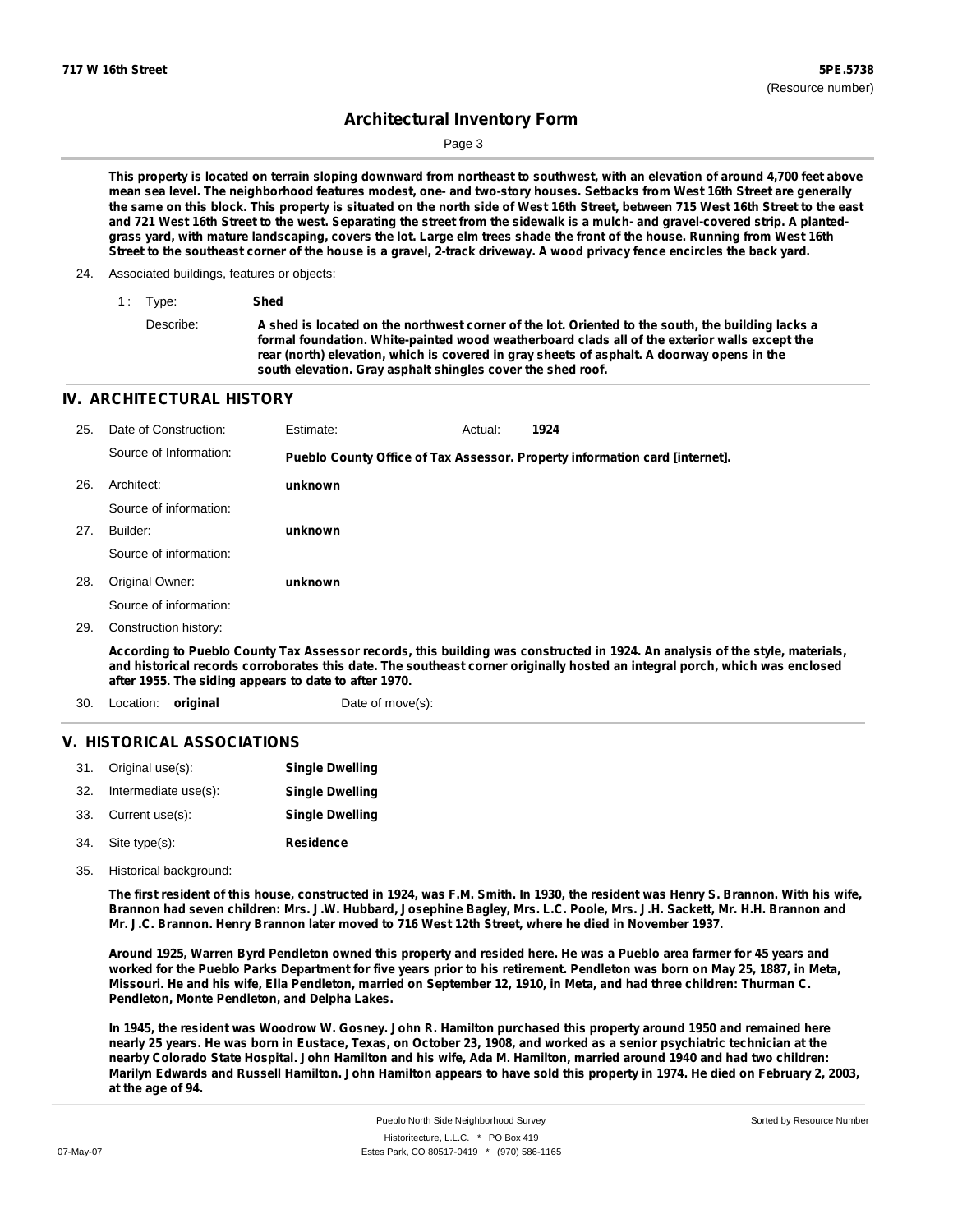Page 4

Purchasing the property for John Hamilton in 1974 was Anna J. Leatherman, who sold it in 1990 to Bettie A. Clark. She, in turn, **quit-claimed the property to herself, as Bettie A. Guerrero, and Richard A. Guerrero, in 1996.**

**Pueblo County Office of Tax Assessor. Property information card [internet].**

**Pueblo City Directory. Pueblo, Co.; Salt Lake City; Kansas City, Mo.; and others: R.L. Polk & Co, consulted 1886 through 2003.**

**Sanborn Fire Insurance Maps (for Pueblo, Colorado). New York: Sanborn Map and Publishing Co., 1883, 1886, 1889, 1893, 1904-05, 1904-51, and 1904-52.**

**"Brannon (Henry S.)" [obituary]. Pueblo Chieftain, 4 November 1937, p. 9.**

**"Pendleton, Warren Byrd." [obituary]. Pueblo Chieftain, 15 March 1972, p. 10B.**

**"John R. Hamilton." [obituary]. Pueblo Chieftain, 4 February 2003, p. 6A.**

<sup>36.</sup> Sources of information: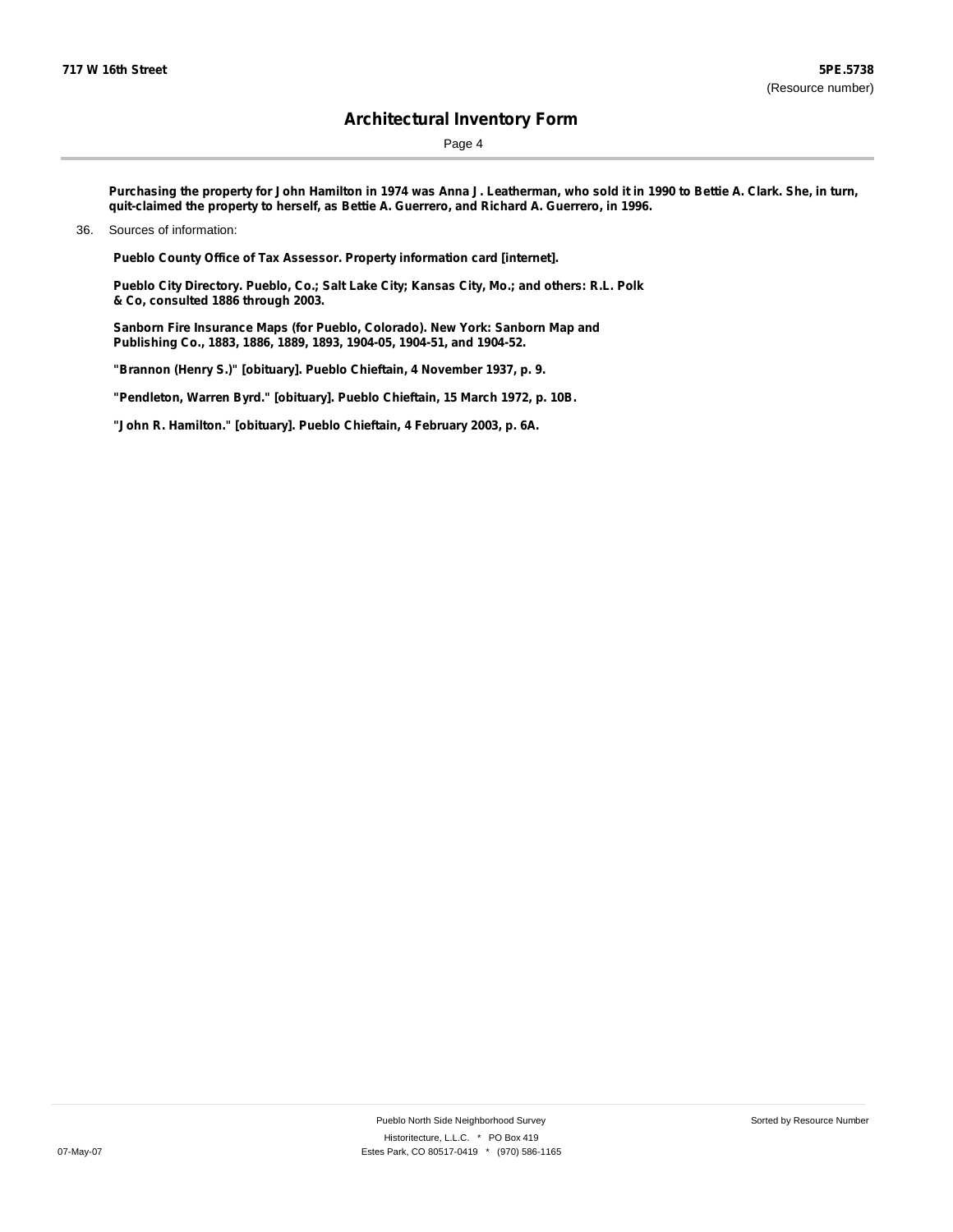÷

Sorted by Resource Number

# **Architectural Inventory Form**

Page 5

|     | <b>VI. SIGNIFICANCE</b>                                                                                                                                                                                                                                                                                                                                                                                                                                                                                                                                                             |  |  |  |  |  |  |  |  |
|-----|-------------------------------------------------------------------------------------------------------------------------------------------------------------------------------------------------------------------------------------------------------------------------------------------------------------------------------------------------------------------------------------------------------------------------------------------------------------------------------------------------------------------------------------------------------------------------------------|--|--|--|--|--|--|--|--|
| 37. | Local landmark designation:<br>Yes $\Box$<br>No.                                                                                                                                                                                                                                                                                                                                                                                                                                                                                                                                    |  |  |  |  |  |  |  |  |
|     | Designation authority:                                                                                                                                                                                                                                                                                                                                                                                                                                                                                                                                                              |  |  |  |  |  |  |  |  |
|     | Date of designation:                                                                                                                                                                                                                                                                                                                                                                                                                                                                                                                                                                |  |  |  |  |  |  |  |  |
| 38. | Applicable National Register criteria:                                                                                                                                                                                                                                                                                                                                                                                                                                                                                                                                              |  |  |  |  |  |  |  |  |
|     | A. Associated with events that have made a significant contribution to the broad pattern of our history.<br>l.<br>B. Associated with the lives of persons significant in our past.<br>$\Box$<br>C. Embodies the distinctive characteristics of a type, period, or method of construction, or represents the work<br>◙<br>of a master, or that possess high artistic values, or represents a significant and distinguished entity whose<br>components may lack individual distinction.<br>D. Has yielded, or may be likely to yield, information important in history or prehistory. |  |  |  |  |  |  |  |  |
|     | Qualifies under Criteria Considerations A through G (see manual).                                                                                                                                                                                                                                                                                                                                                                                                                                                                                                                   |  |  |  |  |  |  |  |  |
|     | Does not meet any of the above National Register criteria.                                                                                                                                                                                                                                                                                                                                                                                                                                                                                                                          |  |  |  |  |  |  |  |  |
|     | <b>Pueblo Standards for Designation:</b>                                                                                                                                                                                                                                                                                                                                                                                                                                                                                                                                            |  |  |  |  |  |  |  |  |
|     | 1a. History                                                                                                                                                                                                                                                                                                                                                                                                                                                                                                                                                                         |  |  |  |  |  |  |  |  |
|     | Have direct association with the historical development of the city, state, or nation; or                                                                                                                                                                                                                                                                                                                                                                                                                                                                                           |  |  |  |  |  |  |  |  |
|     | <u>1b. History</u><br>Be the site of a significant historic event; or<br>$\mathcal{L}_{\mathcal{A}}$                                                                                                                                                                                                                                                                                                                                                                                                                                                                                |  |  |  |  |  |  |  |  |
|     | 1c. History<br>Have direct and substantial association with a person or group of persons who had influence on society.<br>$\blacksquare$                                                                                                                                                                                                                                                                                                                                                                                                                                            |  |  |  |  |  |  |  |  |
|     | 2a. Architecture<br>Embody distinguishing characteristics of an architectural style or type; or<br>$\overline{\phantom{a}}$                                                                                                                                                                                                                                                                                                                                                                                                                                                         |  |  |  |  |  |  |  |  |
|     | 2b. Architecture                                                                                                                                                                                                                                                                                                                                                                                                                                                                                                                                                                    |  |  |  |  |  |  |  |  |
|     | Be a significant example of the work of a recognized architect or master builder, or<br>$\sim$                                                                                                                                                                                                                                                                                                                                                                                                                                                                                      |  |  |  |  |  |  |  |  |
|     | 2c. Architecture<br>Contain elements of architectural design, engineering, materials, craftsmanship, or artistic merit which represent a<br>О<br>significant or influential innovation;                                                                                                                                                                                                                                                                                                                                                                                             |  |  |  |  |  |  |  |  |
|     | 2d. Architecture                                                                                                                                                                                                                                                                                                                                                                                                                                                                                                                                                                    |  |  |  |  |  |  |  |  |
|     | Portray the environment of a group of people or physical development of an area of the city in an era of history<br>$\Box$<br>characterized by a distinctive architectural style.                                                                                                                                                                                                                                                                                                                                                                                                   |  |  |  |  |  |  |  |  |
|     | 3a. Geography                                                                                                                                                                                                                                                                                                                                                                                                                                                                                                                                                                       |  |  |  |  |  |  |  |  |
|     | Have a prominent location or be an established, familiar, and orienting visual feature of the contemporary city, or                                                                                                                                                                                                                                                                                                                                                                                                                                                                 |  |  |  |  |  |  |  |  |
|     | 3b. Geography<br>Promote understanding and appreciation of Pueblo's environment by means of distinctive physical characteristics<br>or rarity; or                                                                                                                                                                                                                                                                                                                                                                                                                                   |  |  |  |  |  |  |  |  |
|     | 3c. Geography<br>Make a special contribution to Pueblo's distinctive character.<br>$\sim$                                                                                                                                                                                                                                                                                                                                                                                                                                                                                           |  |  |  |  |  |  |  |  |
|     | Not Applicable                                                                                                                                                                                                                                                                                                                                                                                                                                                                                                                                                                      |  |  |  |  |  |  |  |  |
|     | Does not meet any of the above Pueblo landmark criteria.<br>$\overline{\phantom{a}}$                                                                                                                                                                                                                                                                                                                                                                                                                                                                                                |  |  |  |  |  |  |  |  |
| 39. | Area(s) of Significance:<br><b>Architecture</b>                                                                                                                                                                                                                                                                                                                                                                                                                                                                                                                                     |  |  |  |  |  |  |  |  |
| 40. | Period of Significance:<br>1924                                                                                                                                                                                                                                                                                                                                                                                                                                                                                                                                                     |  |  |  |  |  |  |  |  |
| 41. | National:<br>Level of significance:<br>State<br>Local<br>П<br>м.                                                                                                                                                                                                                                                                                                                                                                                                                                                                                                                    |  |  |  |  |  |  |  |  |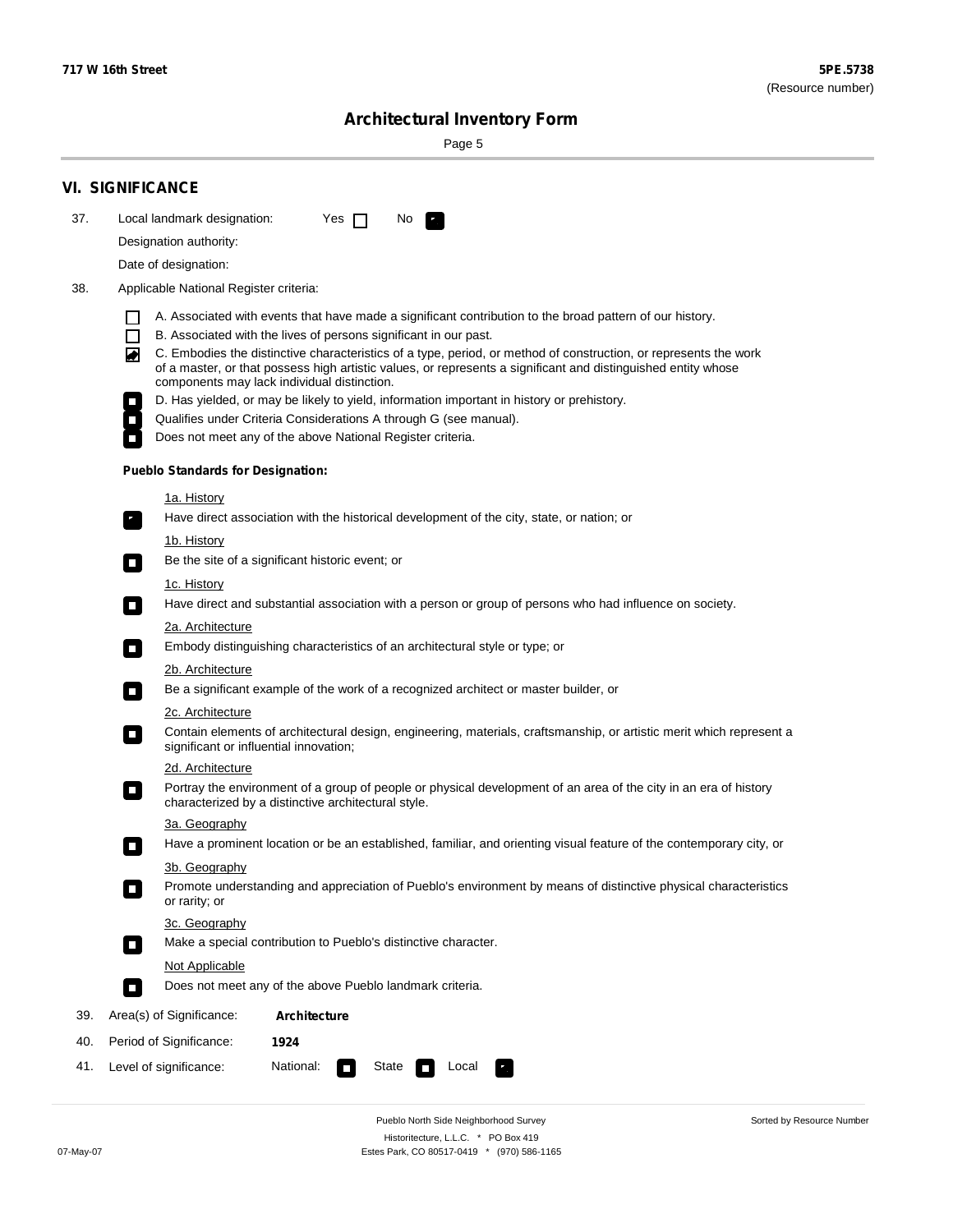Page 6

#### 42. Statement of significance:

This property is historically significant under Pueblo Local Landmark criterion 1A for its association with the development of Pueblo's North Side Neighborhood in the first half of the 20th Century, when popular suburban styles and forms of houses, like this one, were widely constructed on the remaining undeveloped lots in this neighborhood. As well, the house is architecturally significant under National Register criterion C (Pueblo Local Landmark criterion 2A) as an intact example of a **Craftsman-style bungalow. However, the levels of architectural and historical significance, combined with physical integrity,** are not to the extent that this property would qualify for individual listing in the National Register of Historic Places, the Colorado State Register of Historic Properties, or as a City of Pueblo Landmark. Nonetheless, it is most likely a contributing **resource within any potential historic district.**

43. Assessment of historic physical integrity related to significance:

Constructed in 1924, this building exhibits a moderate level of physical integrity relative to the seven aspects of integrity as defined by the National Park Service and the Colorado Historical Society: location, setting, design, materials, workmanship, feeling, and association. The enclosure of the front porch and installation of aluminum siding have removed some important character-defining feature. However, many other features, including the exposed rafter ends, dormer, and overall form, remain **intact. This property retains sufficient physical integrity to convey its architectural and historical significance.**

#### **VII. NATIONAL REGISTER ELIGIBILITY ASSESSMENT**

44. National Register eligibility field assessment: Local landmark eligibility field assessment:

45. Is there National Register district potential? Yes

**Pueblo's North Side Neighborhood represents the evolution of the city's professional middle and upper classes. Its diversity of architectural styles and forms directly represents the city's changing economic and cultural climates. As well, the neighborhood is distinctive because it appears to have evolved independently of the area's dominant industry, steel manufacturing.** Discuss:

No

m

Yes Yes No

**Individually eligible Not eligible** Not eligible **Need data Individually eligible Not eligible** Not eligible **Need data** 

 $No$   $\neg$   $N/A$ 

 $N/A$ 

If there is National Register district potential, is this building contributing:

If the building is in existing National Register district, is it contributing: 46.

#### **VIII. RECORDING INFORMATION**

| 47. | Photograph numbers): | <b>CD-ROM Photo Disc: North Side Photos</b><br>File Name(s): 16thstw717                                                       |
|-----|----------------------|-------------------------------------------------------------------------------------------------------------------------------|
|     | Negatives filed at:  | <b>Special Collections</b><br><b>Robert Hoag Rawlings Public Library</b><br>100 East Abriendo Avenue<br>Pueblo, CO 81004-4290 |
| 48. | Report title:        | <b>Pueblo North Side Neighborhood Survey</b>                                                                                  |
| 49. | $Date(s)$ :          | 07/25/05                                                                                                                      |
| 50. | Recorder(s):         | <b>Adam Thomas</b>                                                                                                            |
| 51. | Organization:        | Historitecture, L.L.C.                                                                                                        |
| 52. | Address:             | <b>PO Box 419</b>                                                                                                             |
|     |                      | Estes Park, CO 80517-0419                                                                                                     |
| 53. | Phone number(s):     | (970) 586-1165                                                                                                                |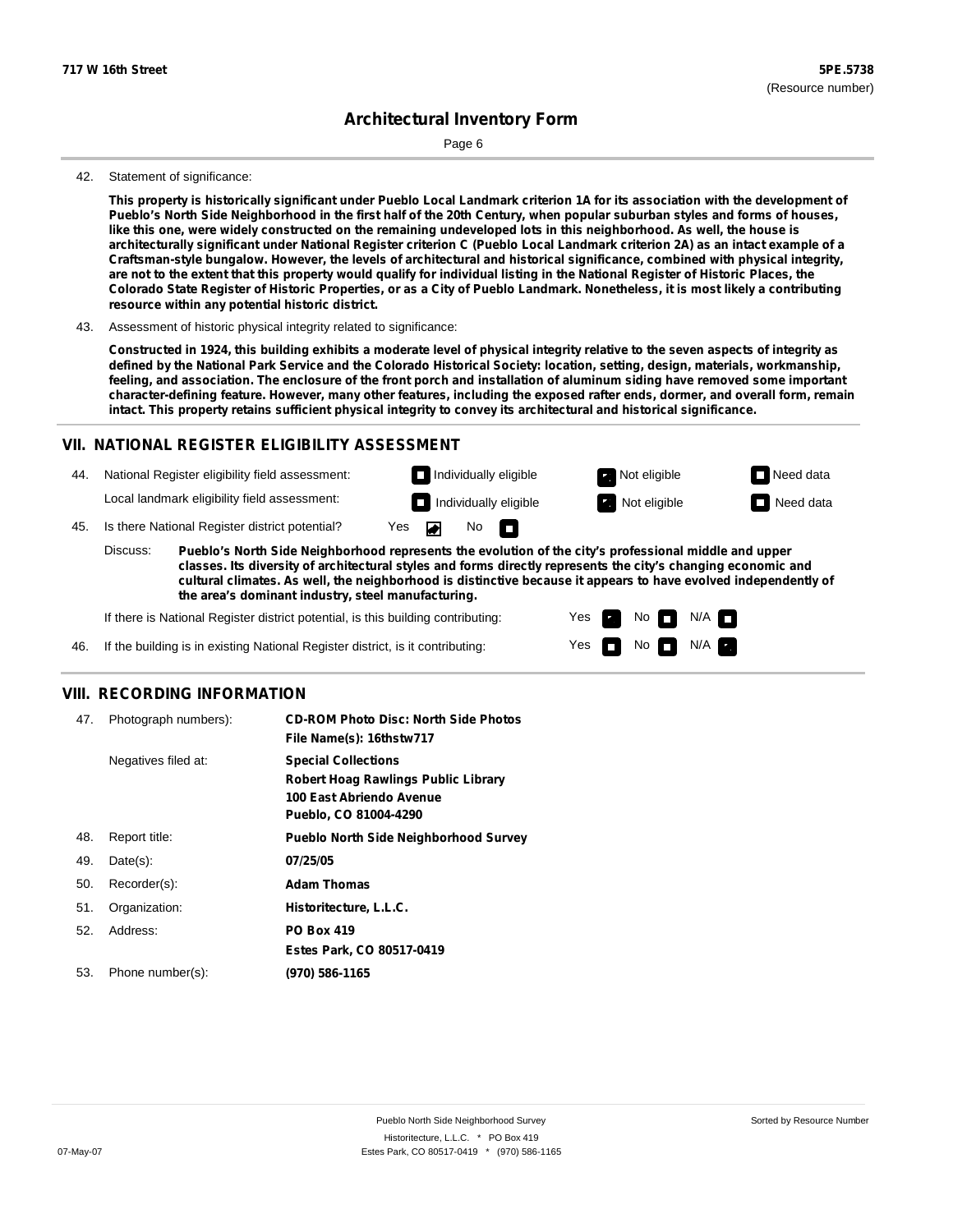Page 7